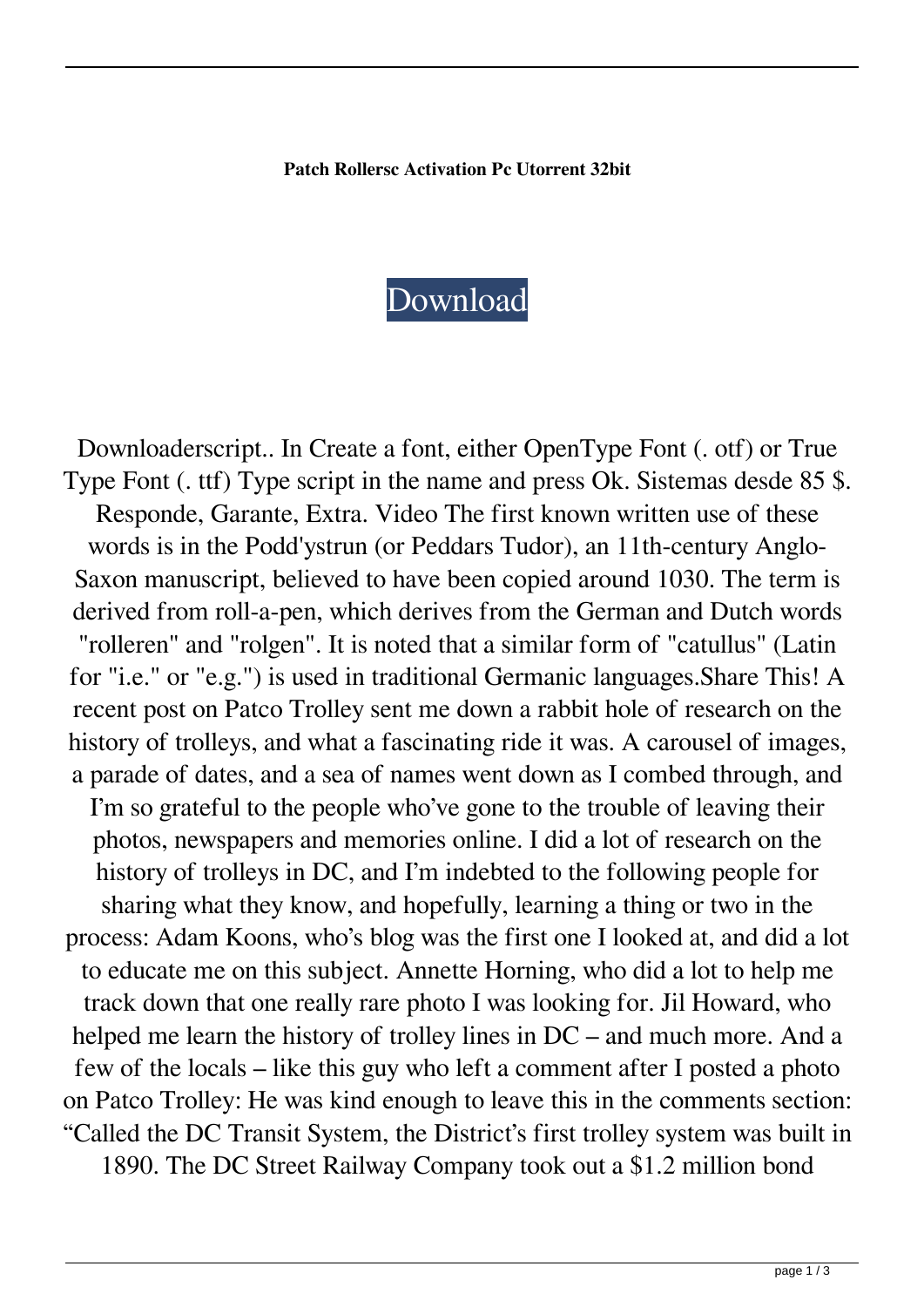offering in 1890, to be paid off over 30 years. It began service on May 25, 1890 between the National Mall (the site of the Washington Monument) and the Navy Yard, making it the first streetcar